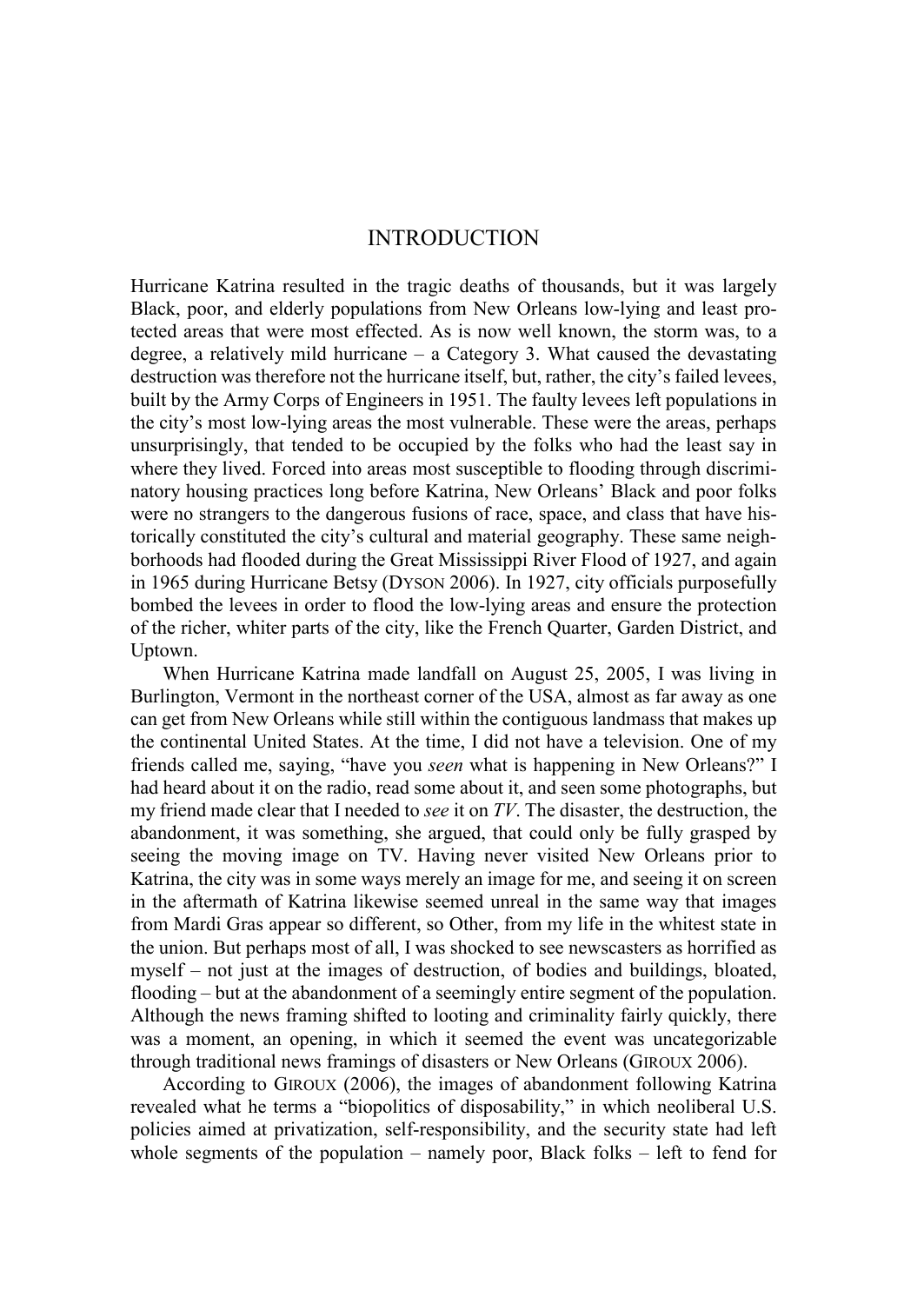themselves, to waste, to die, for the "good" and "health" of the rest of the population. GIROUX (2006, 9–10) argues,

America was forced to confront these disturbing images … The Hurricane Katrina disaster … revealed a vulnerable and destitute segment of the nation's citizenry that conservatives not only refused to see but had spent the better part of two decades demonizing … the decaying black bodies floating in the waters of the Gulf Coast represented a return of face against the media and public insistence that this disaster was more about class than race, more about the shameful and growing presence of poverty … The bodies of the Katrina victims … did reveal and shatter the conservative fiction of living in a color-blind society.

Like GIROUX, many critics in the immediate aftermath of Hurricane Katrina were hopeful that, out of this horrific situation, there might be the possibility for a collective social protest against the kinds of policies and practices that had maintained this racial, class, and spatial intertwining of injustice. Katrina perhaps helped to reveal that we were in fact not living in a "post-racial" America, where all one needed to do to succeed was to want it, to work hard enough, and to learn the tools and techniques of self-responsibility. So too, in the enormous failure of government to rescue people from the floodwaters, in large part due to the cut of government funding and resources for disaster preparedness in marginalized spaces and the integration of a self-responsible rationale in this context as well, it was hoped that the aftermath of Katrina would reinvigorate the need for government to care for its people and to protect its most vulnerable. But most of all, it was hoped that all of these possibilities would coalesce into a rebuilding of a more socially and spatially just New Orleans than what had come before it, one that would redress the abandonment of the Black and poor who made up the majority of its population.

Yet, there was also skepticism, not only in the political possibility from this opening and the likelihood that it would be used as a land grab to further displace and marginalize the city's Black and poor, but also in whether or not New Orleans should be rebuilt at all. If New Orleans was built on a flood plane and would only remain open to future disasters, potentially more devastating ones to boot, as global climate change contributes to the erosion of the wetlands in the Gulf of Mexico, why does it make sense to rebuild the city? Wouldn't it be better, the skeptics argued, to abandon the project and ideal of New Orleans altogether? Wasn't Hurricane Katrina just a reminder that this place, and these people, were in fact a drag on the economy, on the health of the nation as a whole, and wouldn't we be better off just letting them go?

The HBO series *Treme* (2010–2013), which is both set and filmed in post-Katrina New Orleans, and is the primary subject of this book, takes up these skeptics in its pilot episode (HOLLAND 2010). Responding to a reporter who asks, "Are you saying this was a natural disaster, pure and simple?," the Tulane University English professor, Creighton Bernette (played by John Goodman), retorts:

BERNETTE: What hit the Mississippi Gulf Coast was a natural disaster, a hurricane, pure and simple. The flooding of New Orleans was a man-made catastrophe, a federal fuck up of epic proportions, decades in the making … The flood protection system, built by the Army Corps of Engineers, AKA the Federal Government,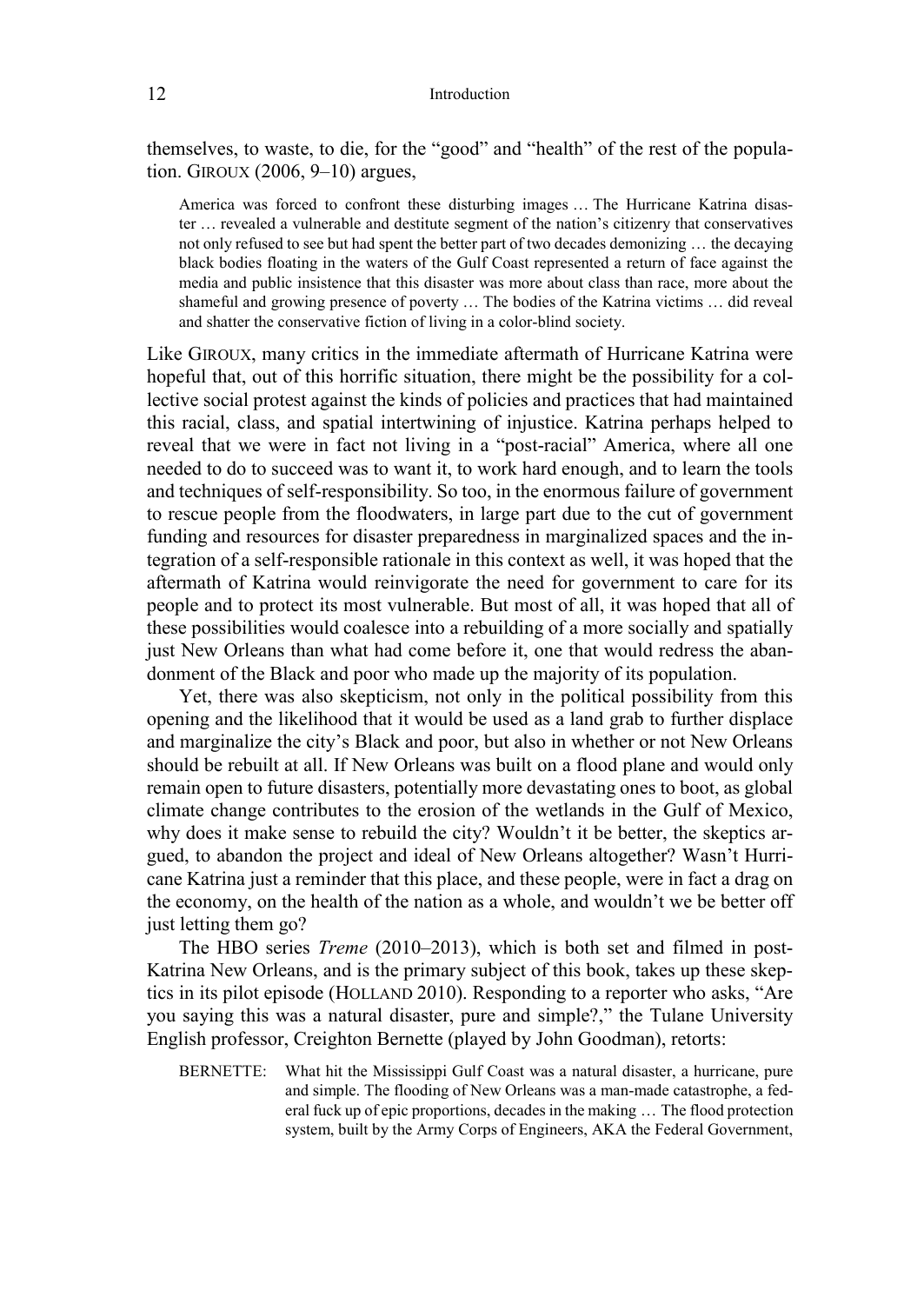|                  | failed, and we've been saying for the last 40 years, since Betsy that it was going<br>to fail again unless something was done, and guess what, it was not                                                                                                                                  |
|------------------|--------------------------------------------------------------------------------------------------------------------------------------------------------------------------------------------------------------------------------------------------------------------------------------------|
| <b>REPORTER:</b> | Given that it's all gone pear shaped, why should the American taxpayer foot<br>the bill to fix New Orleans, it's going to cost billions?                                                                                                                                                   |
| <b>BERNETTE:</b> | Well, since when don't nations rebuild their great cities?                                                                                                                                                                                                                                 |
| <b>REPORTER:</b> | For the sake of argument, let's say that New Orleans was, once a great city                                                                                                                                                                                                                |
| <b>BERNETTE:</b> | Are you saying that New Orleans is not a great city, a city that lives in the<br>imagination of the world?                                                                                                                                                                                 |
| <b>REPORTER:</b> | I suppose if you are a fan of the music, which has rather seen its day, let's be<br>honest, or the food, a provincial cuisine which many would say is typically<br>American – too fat, too rich. And, of course, New Orleans has its advocates,<br>but what about the rest of the country? |
| <b>BERNETTE:</b> | Hmm. Provincial, passe, hate the food, hate the music, hate the city. What the<br>fuck are you doing down here, you fucking limy vulture, motherfucker.<br>(Throws microphone into the river and grabs the camera).                                                                        |

This scene in many ways demonstrates the central argument put forth by *Treme:*  Hurricane Katrina was a human-made disaster, and it is our responsibility to ensure New Orleans will be rebuilt, because, ultimately, New Orleans is a great city, and its culture, is central to the imagination of the world.

Perhaps because Hurricane Katrina was for so many people, like me, spent watching at home from their TV screens, the Hurricane Katrina event has been fodder for a wealth of mediated storytelling, both fictional and nonfictional.<sup>1</sup> But within this broader genre, *Treme* represents a particularly unique and interesting piece of Katrina media. Few have taken up the aftermath of the storm and the politics of rebuilding with such minute attention to detail, blending fact and fiction into what series writer Mari Kornhauser called "faction" (WALKER 2011). *Treme* takes up the problematizations of post-Katrina New Orleans as central provocations in its dramatic storylines, with its first season set in New Orleans three months after the storm and its final, fourth season, ending at the 2009 Mardi Gras. The series was

1 For example, numerous documentaries emerged in the aftermath of the storm, with perhaps the most well-known being Spike Lee's *When the Levees Broke: A Requiem in Four Acts* (HBO 2005)*,* as well as his follow up *If God is Willing and the Creek Don't Rise* (HBO, 2010), and *Trouble the Water* (2008)*.* There are also a number of films based on and drawn from Hurricane Katrina, including *Hurricane on the Bayou* (2006), *Déjà vu* (2006), *The Curious Case of Benjamin Button* (2008), *Bad Lieutenant: Port of Call New Orleans* (2009), *Beasts of the Southern Wild* (2012), and *Hours* (2013) amongst numerous others. Various television programs, both fictional and nonfictional, as well, took up Katrina as narrative provocation. Series such as *K-Ville* (Fox 2007)*, Treme,* and season 2 of *American Crime Story* (FX, 2017) focused more specifically on post-Katrina New Orleans as a central thread, but a whole host of TV series had individual, or a series of individual episodes, devoted to making sense of the storm, including *Holmes on Homes* (HGTV, Season 1, episode 6)*, Extreme Makeover: Home Edition, House MD* (Fox, Season 2, episode 23)*, Bones* (Fox, Season 1, episode 19), *Boston Legal* (ABC Season 3, episode 11), *Criminal Minds* (CBS Season 2, episode 18), *Without a Trace* (CBS, Season 5, episode 6).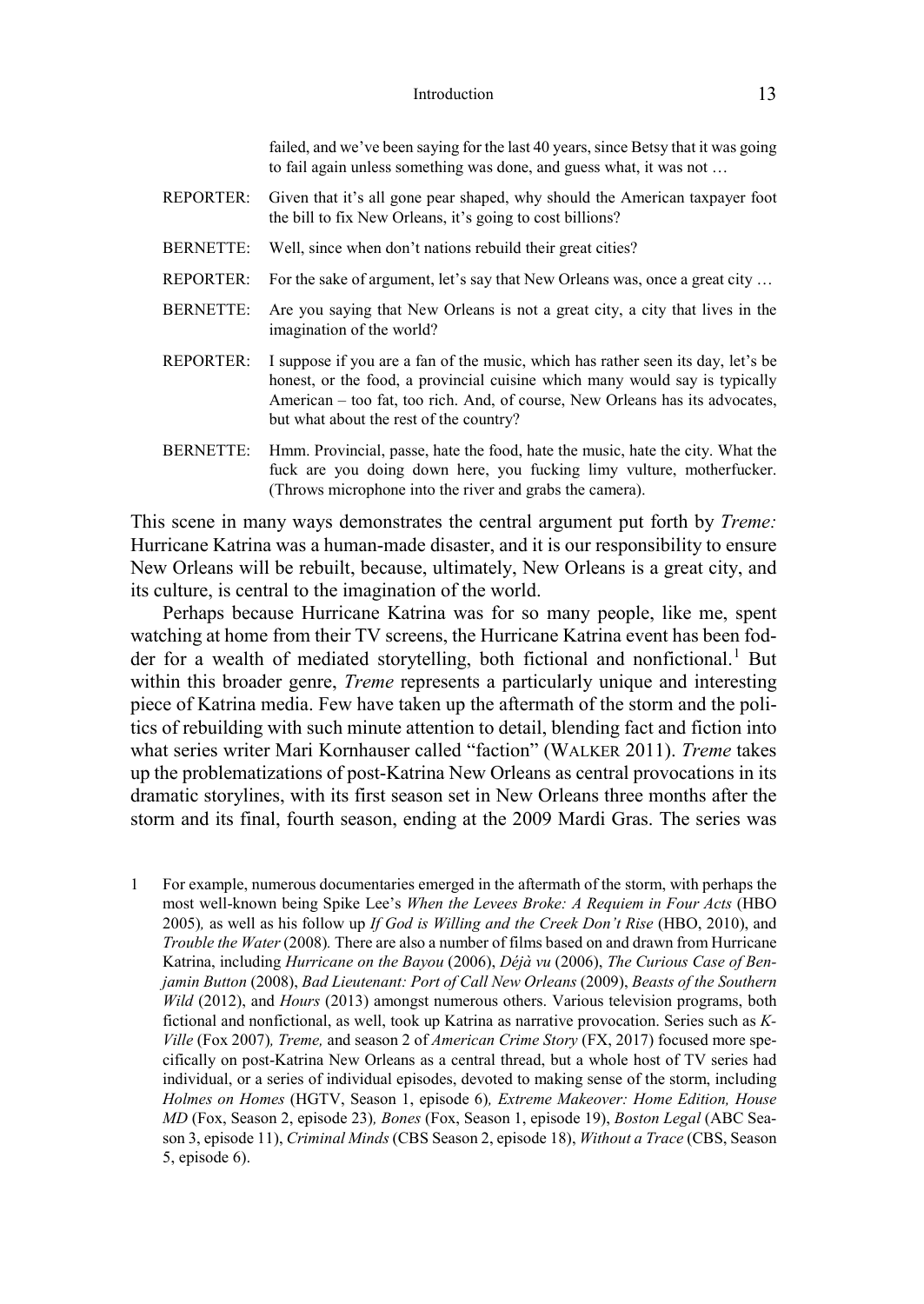created and produced by David Simon and Eric Overmyer, who had worked together previously on the critically acclaimed police procedural, drawn from Simon's book, *Homicide: Life on the Street* (NBC, 1993–1999). Like Baltimore in Simon's most critically revered work, *The Wire* (HBO, 2002–2008)*,* the city of New Orleans, and especially the neighborhood from which the series takes its name, serves as a character in *Treme*. The series details the lives of racially diverse residents extending outward from the Tremé, a historic neighborhood adjacent to the French Quarter associated with the city's jazz history and poor and working-class African American community. *Treme* focuses on the struggles of individuals to rebuild their homes, lives, and neighborhoods in New Orleans after Katrina. It focuses especially on the role of culture, and the distinctiveness and uniqueness of New Orleans as a hotbed of cultural vitality, as the city's savior. In so doing, it makes a powerful argument for how and why New Orleans should be rebuilt. As the diatribe from Creighton Bernette, above, suggests, *Treme* is both a critique of government failure and the kinds of racial and class politics that resulted in the city's uneven geography as well as, ultimately, a celebration of New Orleans' culture and an argument for rebuilding the city in and through that culture. As the HBO website describes the series,

What keeps the city afloat through all of this is its culture. Mardi Gras Indian chief Albert Lambreaux (Clarke Peters) is sewing in preparation for Mardi Gras. The social aid and pleasure clubs are getting ready to hit the streets in their colorful, fast step finery. And those loveable rogues, Davis McAlary (Steve Zahn) and Antoine Batiste (Wendell Pierce) have cooked up a new set of schemes on and off the bandstand. (HBO n.d.)

*Treme* aims to be distinct from the traditional parlay of New Orleans' city branding efforts and Hollywood representations of the city by emphasizing the quotidian practices of artists and artistic practice rather than the spectacular sites of Bourbon Street tourism. The series takes an especial interest in the "real" in the ways in which it seeks to narrate, promote, and argue for the value of the city's culture (and its musical, food, and creative cultures in particular) and the struggles of culture bearers, workers, and practitioners as they try recover from the storm. Producers of *Treme* stress that the series is committed to communicating a sense of New Orleans that is "authentic," such as in the practices of Mardi Gras Indian sewing, rather than a spectacularized version of the city that has so often been the subject of previous television and film representations. *Treme*'s construction of an "authentic" New Orleans seems aware and self-reflexive of the city's relationship to a commercial, touristic, and spectacular cultural history. It is, indeed, a show that still highlights the city's 'holy trinity' of food, music, and architecture, but it also provides a critical look into what has traditionally been accepted into these categories and makes space for debate and struggle over them as well. *Treme* aims to show the cultures of those groups and individuals who had for so long before Katrina remained invisible to much of the white, middle-class, tourist population who visited the city. More so, it aims to show how this culture serves as the heart and life force for the city as a whole. The decision to title the show after the name of the historic neighborhood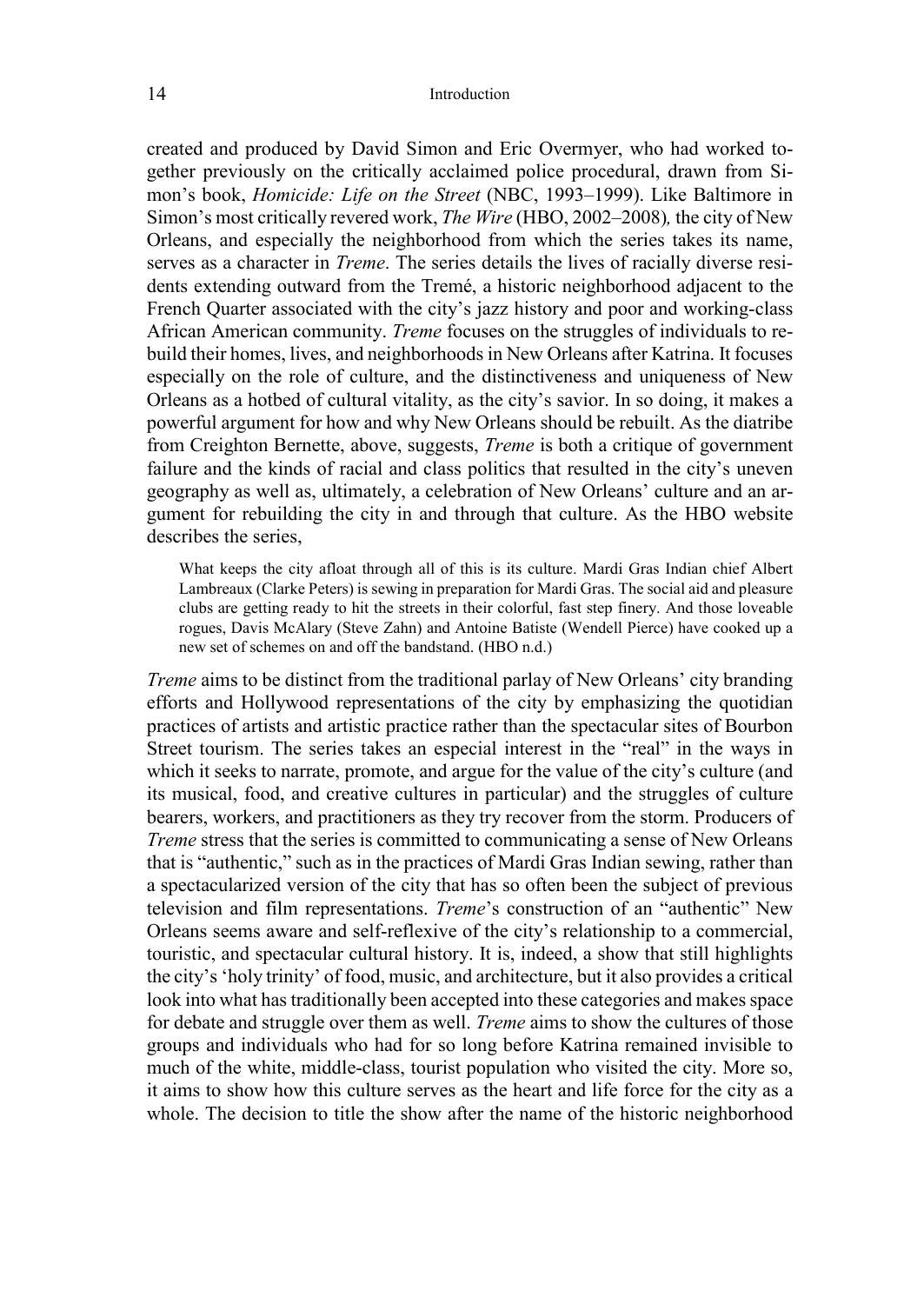Tremé points to *Treme*'s investment in highlighting areas of the city not well-trodden on the tourist map, to engage (raced and classed) spaces in the city that were adversely and unequally affected by the Katrina event, as well as to celebrate the creative potentiality that is indigenous to these "authentic" spaces.

However, *Treme* does more than merely make an argument for how the city of New Orleans should be rebuilt after Katrina. Because the show is also filmed onlocation, a result of a variety of cultural policies aimed to attract film and TV production to the city, it is a series that is positioned to do more than just represent the city – it is also more directly involved in the everyday production and navigation of city space as well. Further, because of the series' producers' commitment to representing "authentic" New Orleans – the "real" New Orleans – the production practices involved in this on-location filming have also become involved in the real, lived, and daily practices of places, spaces, and people in New Orleans more than virtually any TV show before it. So, while much of the discussion of post-Katrina media, including *Treme*, has focused on New Orleans as a kind of cultural imaginary, as a representational means of understanding the politics of the storm and its aftermath, the argument I put forth is that understanding how *Treme* intervenes into post-Katrina New Orleans requires going beyond the text. In the chapters that follow, I take *Treme* as a case study for mapping the complex relationships between the television industry, and especially its on-location production practices, and struggles over urban space and rebuilding neighborhoods in post-Katrina New Orleans. Although the series' emphasis on struggles to return and rebuild through cultural practices do indeed get played out on screen, and the series is bound up with the cultural imaginary of the city, *Treme*'s engagements with the city's culture, "authenticity," and its residents' identities and struggles go beyond textual representations and are also made manifest in the show's broader relationship to the city in more materialist terms. Drawing on a discursive analysis of archival documents, *Treme*'s intertexts, interviews with producers, and on-set observation, I argue *Treme* participates directly in the rebuilding of the city through its on-location filming, local hiring, philanthropy, and tourism, and the series also enjoins viewers to participate in the rebuilding and revitalization of the city by eliciting practices of tourism, consumption, and charity.<sup>2</sup> *Treme* is therefore literally helping to drive,

2 I draw on a variety of primary sources including archival research; city planning and policy documents; institutional research, including trade publications and popular press on HBO and *Treme*; viewer comments and blogs; and site-based research including interviews, observation, and the gathering of primary documents related to the filming of the series, local neighborhood rebuilding, tourism, and local media organizations. Engaging in a discursive analysis that traces the rationalities that emerge in these primary documents, my research diverges from an ideological analysis of texts, which would seek the underlying meanings within these texts for the ways in which the text intervened into hegemonic power relations. As FOUCAULT (1972) suggests, discourse analysis instead asks a different set of questions, particularly "how is it that one particular statement appeared rather than another?" (27), "what was being said in what was said?," and "what is this specific existence that emerges from what is said and nowhere else?" (28). Thus, by considering primary documents in terms of a discourse, I am not looking for the emergence of a language per se, but instead a set of practices that, "determine the group of relations that discourse must establish in order to speak of this or that object, in order to deal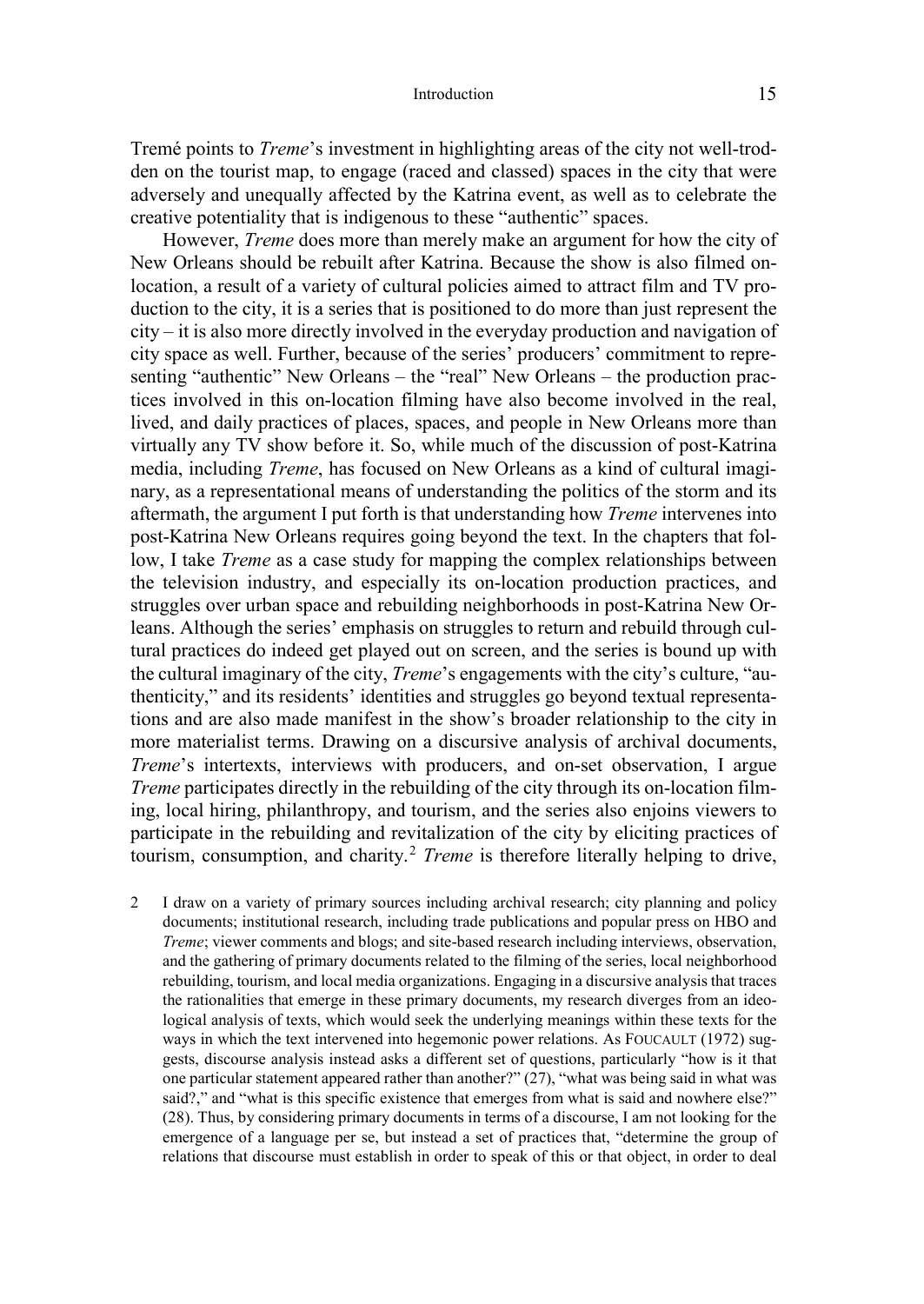create, and intervene into the city that it represents. Moreover, city and cultural policy, as well as HBO branding efforts, are aimed at fostering these kinds of interactions. *Treme* therefore requires a consideration of the ways in which television's production practices are implicated in a broader dispersion of discourses, encounters, actors, and sites than those normally addressed with regards to previous television and film productions *about* New Orleans or Hurricane Katrina. Understanding *Treme* requires a consideration of how television participates not only in the production of images and representations of New Orleans, but also for how it participates in implementing practices of urban planning, zoning, land use, tourism, gentrification, historic preservation, philanthropy, city and network branding, community building, and global and local activism in more direct and material ways. I thus argue for the need to consider how the series is also intertwined with a dispersion of institutions, actors, and networks rarely considered in television studies, including film commissions, urban planning experts, tourism boards, and neighborhood organizations.

Working at the intersections between media, cultural studies, and social and cultural geography, this book suggests that *Treme* offers a particularly illuminating case of the intersecting and, at times, contradictory forces between television production, city policy, viewers, residents, and TV industry professionals. The series represents perhaps a paramount example of the contemporary phenomenon of postbroadcast, on-location television production. Specifically, *Treme* demonstrates how city efforts to attract film and television production collide with the television industry's desire to create new forms of connection for increasingly distracted audiences through the production of "authentic" connections to (often neighborhoodoriented, and racialized) places, or what I refer to as "the media neighborhood" – i.e. an entrepreneurialization of neighborhoods that depends on the vernacular and local cultural practices and performance of specific, place-based identities through on-location film and television production. This book aims to highlight what is at stake in these collisions for local culture and struggles over the right to neighborhood and city space in post-Katrina New Orleans. Whereas much of the research on television and cities, and on New Orleans in particular, focuses on how programs represent place and space, the place-based political economics of television industries, or the places where audiences consume media, this book instead focuses on the cultural role of television production practices in the production of urban spatiality. Through an analytic of practice theory, I argue that television production works as a site-specific spatial practice that plays a material role in the rebuilding of New Orleans by drawing on the everyday practices of residents and viewers. Through interviews with producers, archival research, and analyses of the series

with them, name them, analyze them, classify them, explain them, etc. These relations characterize not the language (langue) used by discourse, nor the circumstances in which it is deployed, but discourse itself as a practice" (FOUCAULT 1972, 46). I therefore consider these documents as part of a broader dispersal of governance, tracing the relationships between these discourses and the various institutions, governing bodies, organizations, and practices to which its discursive formations speak to in terms of how they pose various problems and solutions to post-Katrina governance, urban revitalization, and post-broadcast television.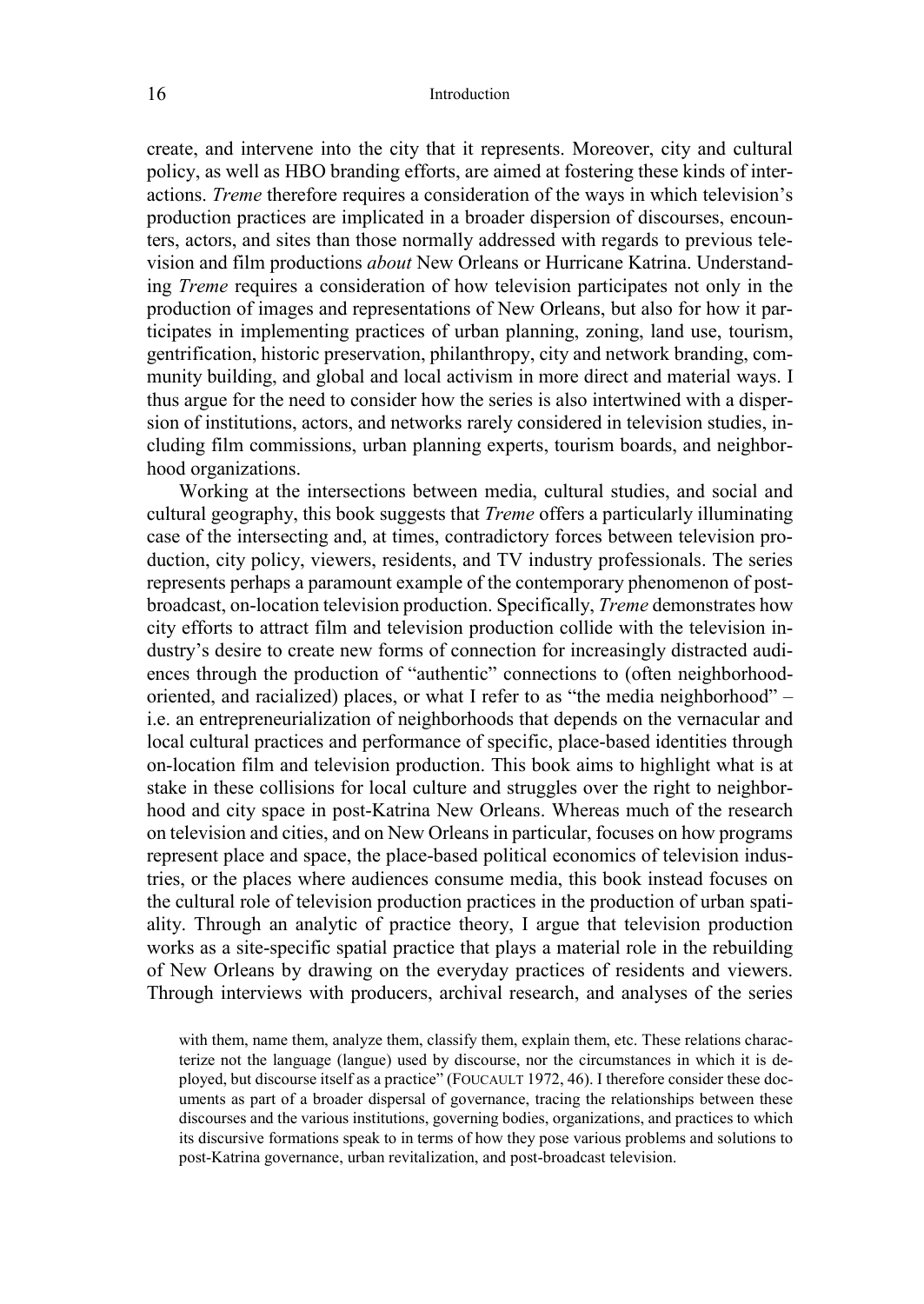alongside urban planning and cultural policy discourses, I trace *Treme*'s spatial practices of production as they are implicated in on-location shooting, local hiring, charity, and tourism. I query how *Treme* provides a vehicle for both cultural and economic revitalization and renewal in post-Katrina New Orleans, and I ask what this means for struggles over urban space in the contemporary, post-industrial, neoliberal city – where the television industry takes up a role in the transformation and recovery of lived, material, and vernacular urban spaces in one of the world's most iconic, and perhaps most divided, cities? I suggest *Treme* throws focus onto some of the trends in contemporary relationships between television production, city planning, and cultural policy along with their concomitant influences on urban space, raced and classed geographies, and creative culture in cities.

On the one hand, this book offers insights into how contemporary television production practices are put to work as neoliberal expedients to urban renewal, city branding, and post-broadcast television branding. Through soliciting cultural performances of racialized neighborhood spaces and offering participation in a television production as means of rectifying racial and class exclusions, *Treme* to some extent abdicates governmental responsibility for the care of its citizens, and for the maintenance and building of crucial infrastructure, as such labors are offloaded onto the private sector and citizens themselves and to the charitable contributions of the television industry and its viewers. In this sense, *Treme* shows how television's public service role is extended beyond its textual representations and into the realm of the physical and material. In doing so, however, politicized and collective forms of social protest, and making demands on government to fulfill its obligations and responsibilities to its citizens, are foregone in favor of the promises of getting involved in television production and representation as expedients to inclusion. Thus, the more politicized aspects of *Treme*'s representations, such as in the exchange between Creighton Bernette and the reporter depicted above, belie a potentially more conservative, and neoliberal, solution to the disaster that the series' production practices help to initiate above and beyond the text. On the other hand, however, *Treme* also reveals how television production's site-specific spatial practices might offer opportunities for articulating a right to the neighborhood through discourses of social justice. That is, *Treme*'s production practices also diverge from those of more traditional television productions, embedding themselves in the neighborhoods in which they film, attending to their histories, politics, and communities. It makes an explicit effort to include places and bodies that have historically been excluded in film and television productions in New Orleans, and, in so doing, it not only represents those places and bodies but it also works to materially network them to structures and infrastructures of power. Further, *Treme* situates itself as a neighbor, and, at times, it articulates a responsibility and a demand on both television producers and viewers rarely seen in the television industry. *Treme*  therefore reveals a deep contradiction, and a kind of ambivalence, bound up with post-Katrina rationalities of rebuilding and the responsibilities and roles of the private, for-profit television industry in the current conjuncture.

As the title to this book suggests, the three anchoring concepts for this broader argument are race, place, and New Orleans on television. In the remainder of this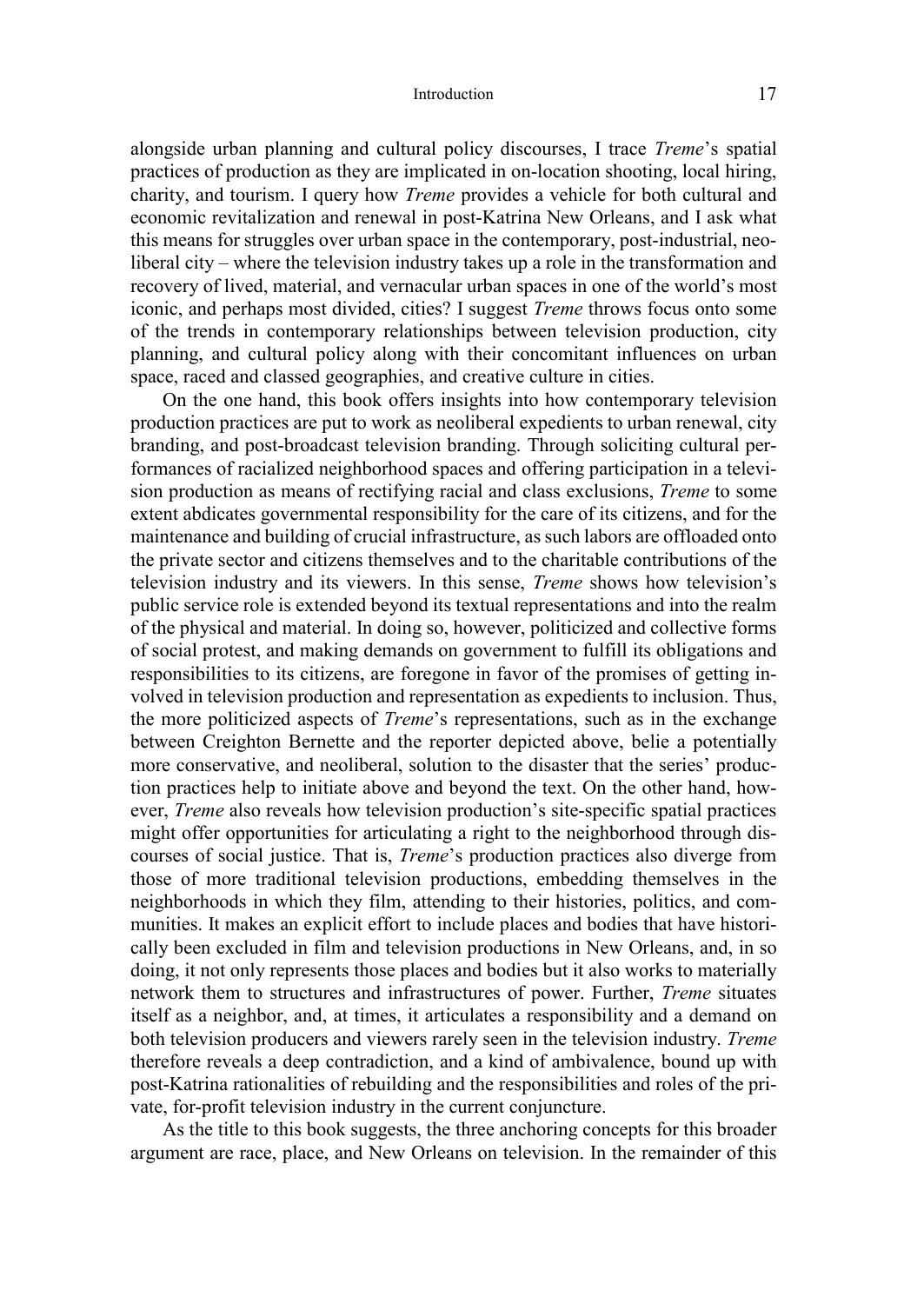chapter, I therefore parse out how this book theorizes these concepts, as well as the particular arguments it forwards with regards to how *Treme* both draws on and contributes to understanding race, place, and New Orleans on television in the post-Katrina context.

## NEW ORLEANS ON TELEVISION

In an interview about his conception of the series, David Simon noted, "Lots of American places used to make things. […] New Orleans still makes something. It makes moments" (quoted in MASON, 2010). Whereas Simon's work in *The Wire*  offered a pessimistic critique of the failure of institutions and individuals' inabilities to escape their subjectification to those institutional ideologies and materialities, *Treme* seems to hinge upon a hope that individuals, through their creative practices, can draw upon these moments to make something new, to transform institutions, and to transform American culture.<sup>3</sup> In his DVD commentary during the final episode of the series' third season, titled "Tipitina," Simon suggested that his focus on New Orleans was both about this particular city and its authenticity, but it was also about how New Orleans stood in for the broader condition of US society at this particular juncture. He suggested,

I just keep saying it's the real ... our point was to use New Orleans to depict, in a very basic way, the situation in which a lot of Americans, not just New Orleanians find themselves, in terms of trying to constitute their society when there is so much arrayed against them at this point. We are here in New Orleans and we see no reason not to use the real.

…

You have this dichotomy in *Treme*, about a city, and a society that doesn't seem to be working on the most basic levels and it's not delivering what it is supposed to deliver for citizens on an institutional or systemic level. And, yet, as a matter of individual spirit, the city reconstitutes itself around its own sense of itself and its own art. And there is something I think allegorical for the country in the New Orleans experience there. (SIMON and NOBLE 2013)

As these comments suggest, *Treme* provides a kind of alternative to *The Wire,* as Simon suggests the series offers a potential solution for how America's cities might respond to the structural forces that had left its predominantly Black and poor citizens abandoned, increasingly criminalized and imprisoned, and continually surveilled, monitored, and problematized. *Treme* suggests that New Orleans and its creative culture and vitality are tools that can be used to resist these forces; culture is a potential solution for those populations who had been abandoned by the state who should have been there to protect them.

3 The main characters are all independent entrepreneurs, many of them working in a creative or knowledge industry – a chef and restaurant owner (Jeanette Desautel), musicians (Antoine Batiste, Delmond Lambreaux, Annie Talarico, Sonny, Davis McAlary), writer (Creighton Bernette), bar owner (LaDonna Batiste-Williams), civil rights lawyer (Toni Bernette). Albert Lambreaux's character also celebrates creative practice as his story line centers around his responsibilities as Big Chief of a Mardi Gras Indian tribe.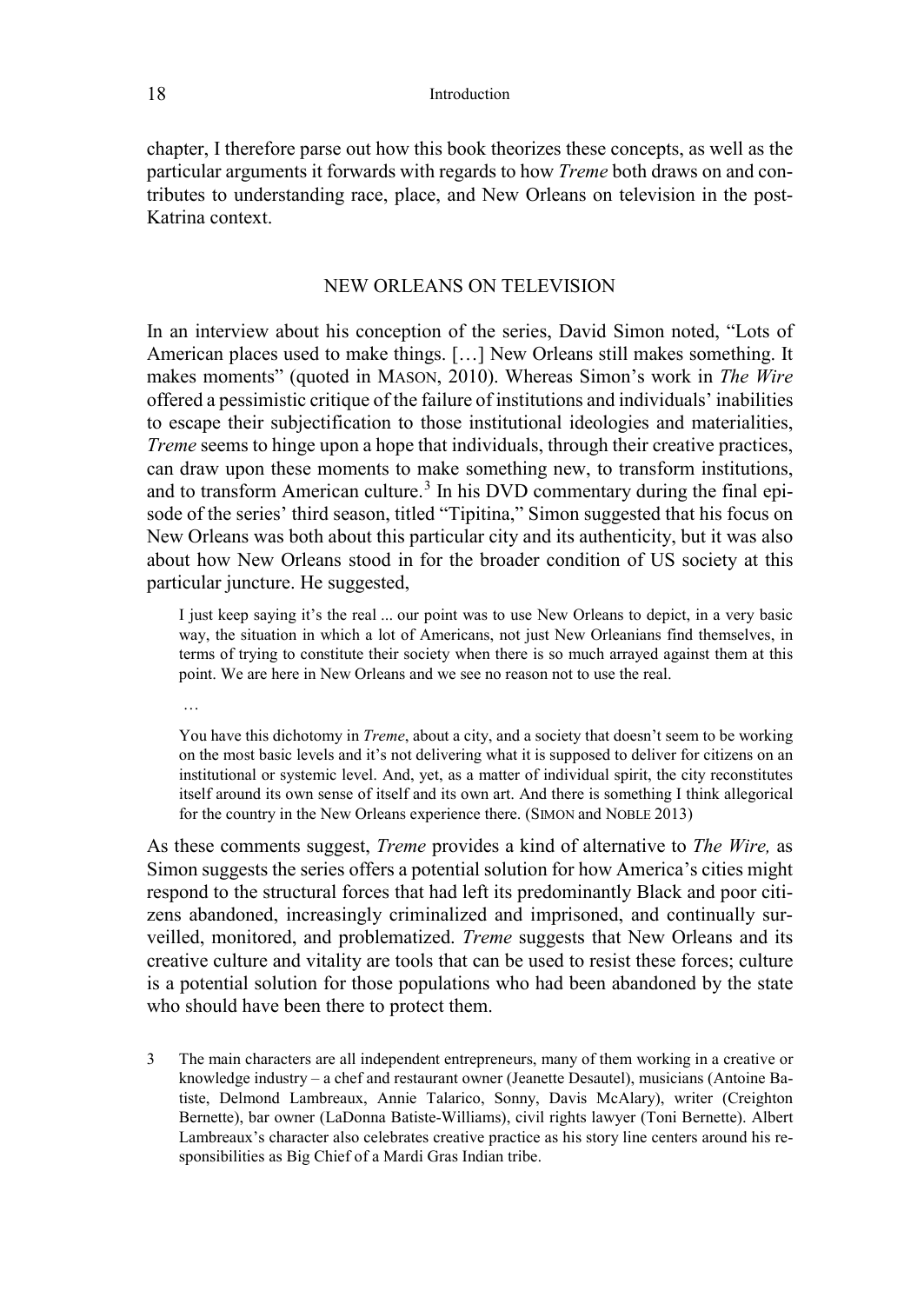Thus, although *Treme,* like *The Wire,* no doubt commentates on the structural barriers and institutional struggles each of its characters face as creative practitioners in post-Katrina New Orleans,<sup>4</sup> *Treme* presents a fairly overt optimistic tone. The optimism hinges on the celebration of local, "authentic" New Orleans culture. As Jacques Morial, son of former Mayor Marc Morial, states in an episode, "The culture of New Orleans, that's what's at risk, if they knock out the infrastructure that sustains the infrastructure, then it is gone forever" (JONES 2010). The argument *Treme* ultimately makes, then, is that New Orleans must be rebuilt, and it must be rebuilt through the vitality of its "authentic" i.e. not simulated for tourists, culture. Similarly, if its neighborhoods are to come back, then it must have a culture for them to come back to.

This logic is reinforced by Wendell Pierce, a native New Orleanian who stars in the show as the talented, though largely commercially unsuccessful, trombone player Antoine Batiste, who in addition to starring in the show is also engaged in a neighborhood rebuilding project in Pontchartrain Park – a middle class black neighborhood where he grew up. The neighborhood was devastated by the storm, and his Pontchartrain Park Community Development Corp. is a non-profit organization that aims to assist in rebuilding 75 homes to ensure that its residents can return home. When I asked him how rebuilding Pontchartrain Park related to his work on the show, he argued that the two were inextricably interconnected, noting

The role of art is where as a community, we reflect on who we are and where we've been, who we hope to be, our strengths, our weaknesses, and that's very important to have that reflection, especially during a time of crisis because then you want to know exactly what you're fighting, for why you're fighting for this city to come back, why you are fighting for your neighborhood to come, and that's directly connected to the work I'm doing in Pontchartrain Park … I realized it was on us, so that was the call to action, and so that directly reflects how the people themselves are the reason for rebuilding New Orleans, the recovery, and that's why we're following the individuals of *Treme.* It's the humanity in the individual, the humanity in the individual that

The series, for example, demonstrates the difficulty musicians face in getting gigs (through especially Antoine Batiste's character), the lack of access to affordable health care and basic services for creative workers, and the structural causes and effects of post-traumatic stress (especially through Creighton Bernette's character, who commits suicide as a result at the end of the first season), police brutality, and crime. Moreover, it depicts city government as steeped in corruption that has little regard for its city's creative artists and is instead invested in making quick money and willing to sell entire neighborhoods to developers without consulting its residents. This latter theme is particularly emphasized in Season 2 with Jon Seda's character, Nelson Hidalgo, a developer and venture capitalist from Dallas, and Oliver Thomas, former City Council person who was forced to resign in disgrace on corruption charges. Thomas, who plays himself in the series, makes a deal with Hidalgo to connect him to black leadership in the city (inviting him, for example, to ride on the Zulu float, which is generally populated by influential leaders in the black community, on Mardi Gras day), thus making it possible for Hidalgo to proceed to raze entire neighborhoods for the benefit and profit of outsiders looking to transform Mid-City (a historically black and poor back-a-town neighborhood) into a medical research center. This narrative makes a poignant critique of the entrenched power relations and complex interactions between race, class, and power that constitute the dominant rebuilding projects in post-Katrina New Orleans.